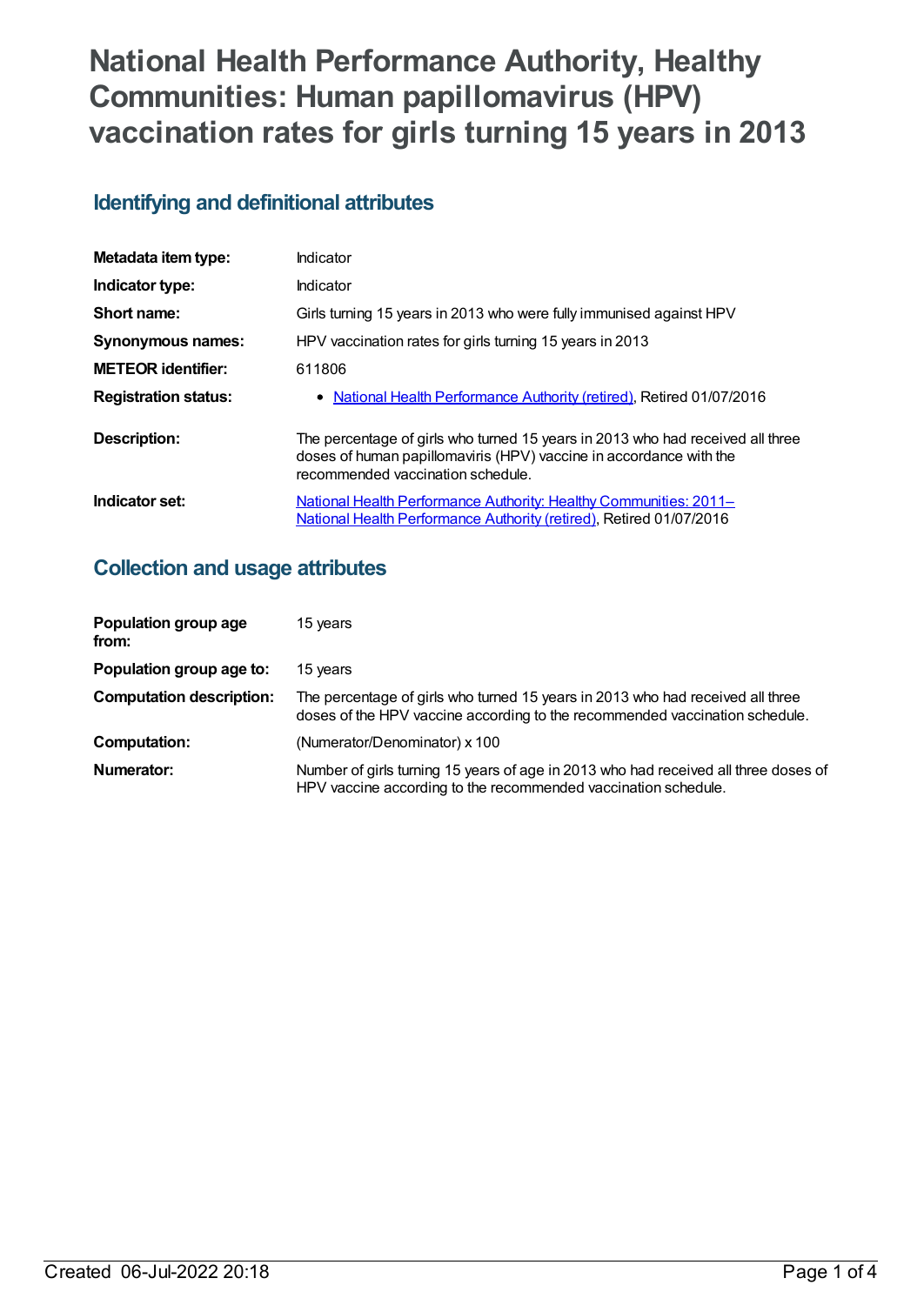[Person—date](https://meteor.aihw.gov.au/content/287007) of birth, DDMMYYYY

**Data Source**

National Human [Papillomavirus](https://meteor.aihw.gov.au/content/581029) Vaccination Program Register

**Guide for use**

Year of birth = "1998" for girls turning 15 years in 2013.

### **Data Element / Data Set**

[Person—sex,](https://meteor.aihw.gov.au/content/287316) code N

**Data Source**

National Human [Papillomavirus](https://meteor.aihw.gov.au/content/581029) Vaccination Program Register

**Guide for use**

Females only

#### **Data Element / Data Set**

[Person—human](https://meteor.aihw.gov.au/content/564749) papillomavirus vaccination status, yes/no code N

**Data Source**

National Human [Papillomavirus](https://meteor.aihw.gov.au/content/581029) Vaccination Program Register

#### **Guide for use**

Person–HPV vaccination clinical completion status = Yes.

Only vaccinations reported to the National Human Papillomavirus Vaccination Program Register are included. Records are excluded for:

- Girls whose courses of HPV immunisation doses are considered to be incomplete according to the Chief Medical Officer guidelines
- Girls who do not wish their details to be recorded on the National Human Papillomavirus Vaccination Program Register.

**Denominator:** Australian Bureau of Statistics Estimated Resident Population of girls aged 15 years as at 30 June 2013.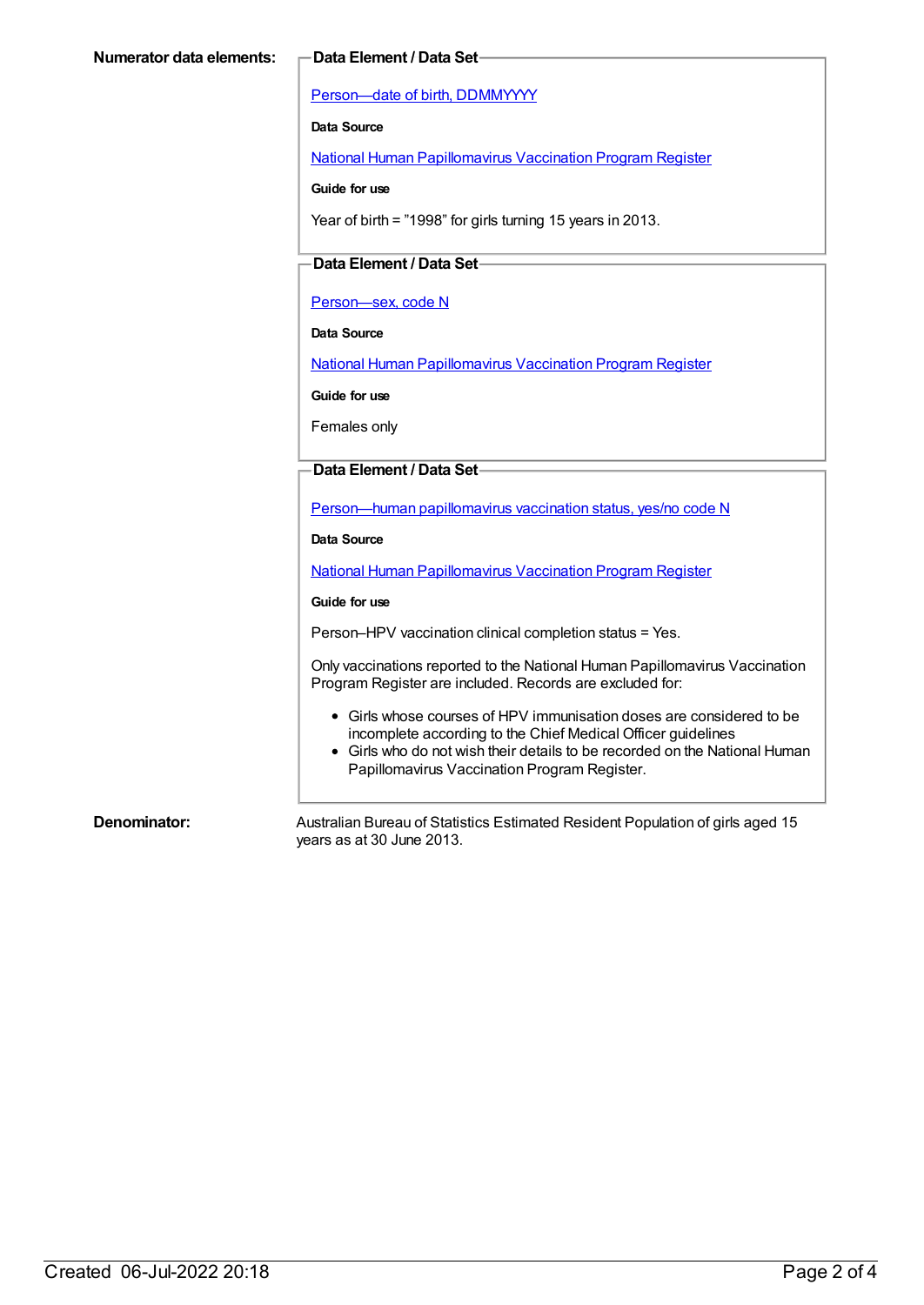| Denominator data                        | Data Element / Data Set-                                                                                                                                                                                                                                                                                   |
|-----------------------------------------|------------------------------------------------------------------------------------------------------------------------------------------------------------------------------------------------------------------------------------------------------------------------------------------------------------|
| elements:                               | Person-date of birth, DDMMYYYY                                                                                                                                                                                                                                                                             |
|                                         | Guide for use                                                                                                                                                                                                                                                                                              |
|                                         | Females aged 15 years as at 30 June 2013.                                                                                                                                                                                                                                                                  |
|                                         | Data Element / Data Set-                                                                                                                                                                                                                                                                                   |
|                                         | Person-sex, code N                                                                                                                                                                                                                                                                                         |
|                                         | Guide for use                                                                                                                                                                                                                                                                                              |
|                                         | Females only                                                                                                                                                                                                                                                                                               |
|                                         | Data Element / Data Set-                                                                                                                                                                                                                                                                                   |
|                                         | Person-estimated resident population of Australia, total people N[N(7)]                                                                                                                                                                                                                                    |
|                                         | Guide for use                                                                                                                                                                                                                                                                                              |
|                                         | Australian Bureau of Statistics Estimated Resident Population of girls aged 15<br>years as at 30 June 2013.                                                                                                                                                                                                |
|                                         | Data source type: Census based plus administrative by-product data.                                                                                                                                                                                                                                        |
| Disaggregation:                         | By Primary Health Network catchment which has been derived from <b>Address-</b><br>Australian postcode, code (Postcode datafile) {NNNN}                                                                                                                                                                    |
|                                         | Primary Health Networks are primary health care organisations established to<br>improve responsiveness, coordinate primary health care delivery and tackle local<br>health care needs and service gaps. A Primary Health Network catchment refers to<br>the geographical area of a Primary Health Network. |
| <b>Disaggregation data</b><br>elements: | Data Element / Data Set-                                                                                                                                                                                                                                                                                   |
|                                         | Address-Australian postcode, Australian postcode code (Postcode datafile)<br>{NNNN}                                                                                                                                                                                                                        |
|                                         | Data Source                                                                                                                                                                                                                                                                                                |
|                                         | <b>National Human Papillomavirus Vaccination Program Register</b>                                                                                                                                                                                                                                          |
|                                         | Guide for use                                                                                                                                                                                                                                                                                              |
|                                         | Postcode in which the girl's home address is located.                                                                                                                                                                                                                                                      |
|                                         | Data Element / Data Set-                                                                                                                                                                                                                                                                                   |
|                                         | Administrative health region-Primary Health Network identifier, code<br><b>AAANNN</b>                                                                                                                                                                                                                      |

# **Representational attributes**

| Indicator conceptual framework |              |
|--------------------------------|--------------|
| Format:                        | <b>NINN1</b> |
| Unit of measure:               | Person       |
| Data type:                     | Integer      |
| <b>Representation class:</b>   | Percentage   |